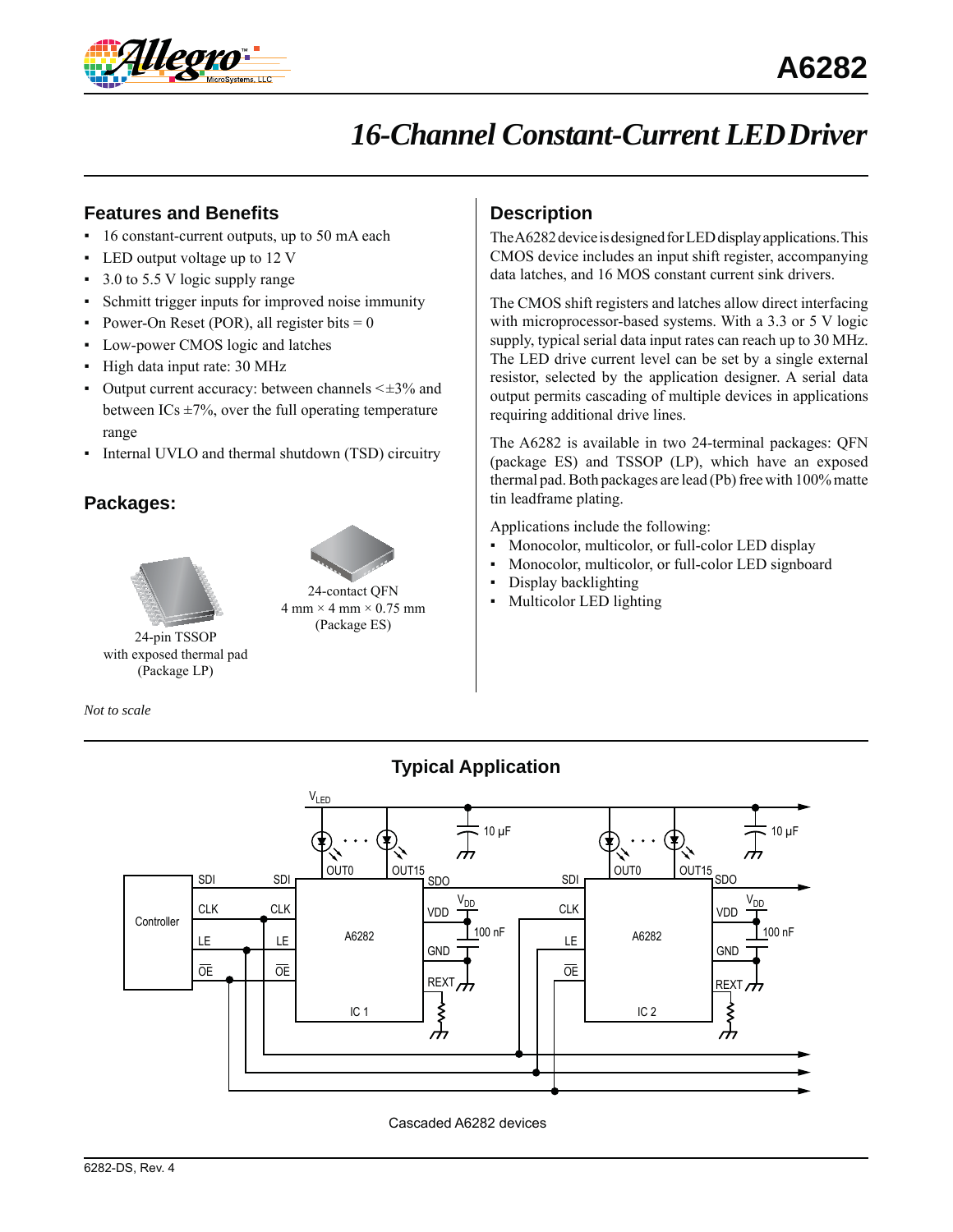### **Selection Guide**

| <b>Part Number</b> | Package                                       | <b>Packing</b>              |  |  |
|--------------------|-----------------------------------------------|-----------------------------|--|--|
| A6282EESTR-T       | 4 mm × 4 mm QFN, 24 pins, exposed thermal pad | 1500 pieces per 7-in. reel  |  |  |
| A6282ELPTR-T       | TSSOP, 24 pins, exposed thermal pad           | 4000 pieces per 13 in. reel |  |  |

### **Absolute Maximum Ratings**

| <b>Characteristic</b>            | Symbol            | <b>Notes</b>                                  | Rating                   | Unit         |
|----------------------------------|-------------------|-----------------------------------------------|--------------------------|--------------|
| Supply Voltage*                  | $V_{DD}$          |                                               | $-0.3$ to 5.5            |              |
| OUTx Current (any single output) | Ιo                |                                               | 60                       | mA           |
| Input Voltage Range*             | $V_{1}$           | $V_{OE}$ , $V_{LE}$ , $V_{CLK}$ , $V_{SDI}$   | $-0.3$ to $V_{DD}$ + 0.3 |              |
| LED Load Supply Range*           | V <sub>LED</sub>  |                                               | $-0.3$ to 13.2           |              |
| <b>ESD Rating</b>                |                   | HBM (JEDEC JESD22-A114, Human Body Model)     | 2.0                      | kV           |
|                                  |                   | CDM (JEDEC JESD22-C101, Charged Device Model) | 1.0                      | kV           |
| Operating Temperature Range (E)  | $T_A$             |                                               | $-40$ to 85              | $^{\circ}$ C |
| Junction Temperature             | $T_{\rm d}$ (max) |                                               | 150                      | $^{\circ}$ C |
| Storage Temperature Range        | <sup>I</sup> stq  |                                               | $-55$ to 150             | $^{\circ}$ C |

\*With respect to ground.

### **Thermal Characteristics**

| <b>Characteristic</b>      | Symbol               | Test Conditions <sup>1</sup>                           | Value | Units         |
|----------------------------|----------------------|--------------------------------------------------------|-------|---------------|
| Package Thermal Resistance | $\kappa_{\theta}$ JA | <b>ES package, 4-layer PCB based on JEDEC standard</b> |       | $\degree$ C/W |
|                            |                      | LP packge, 4-layer PCB based on JEDEC standard         | റഠ    | $\degree$ C/W |

\*Additional thermal information available on the Allegro website.



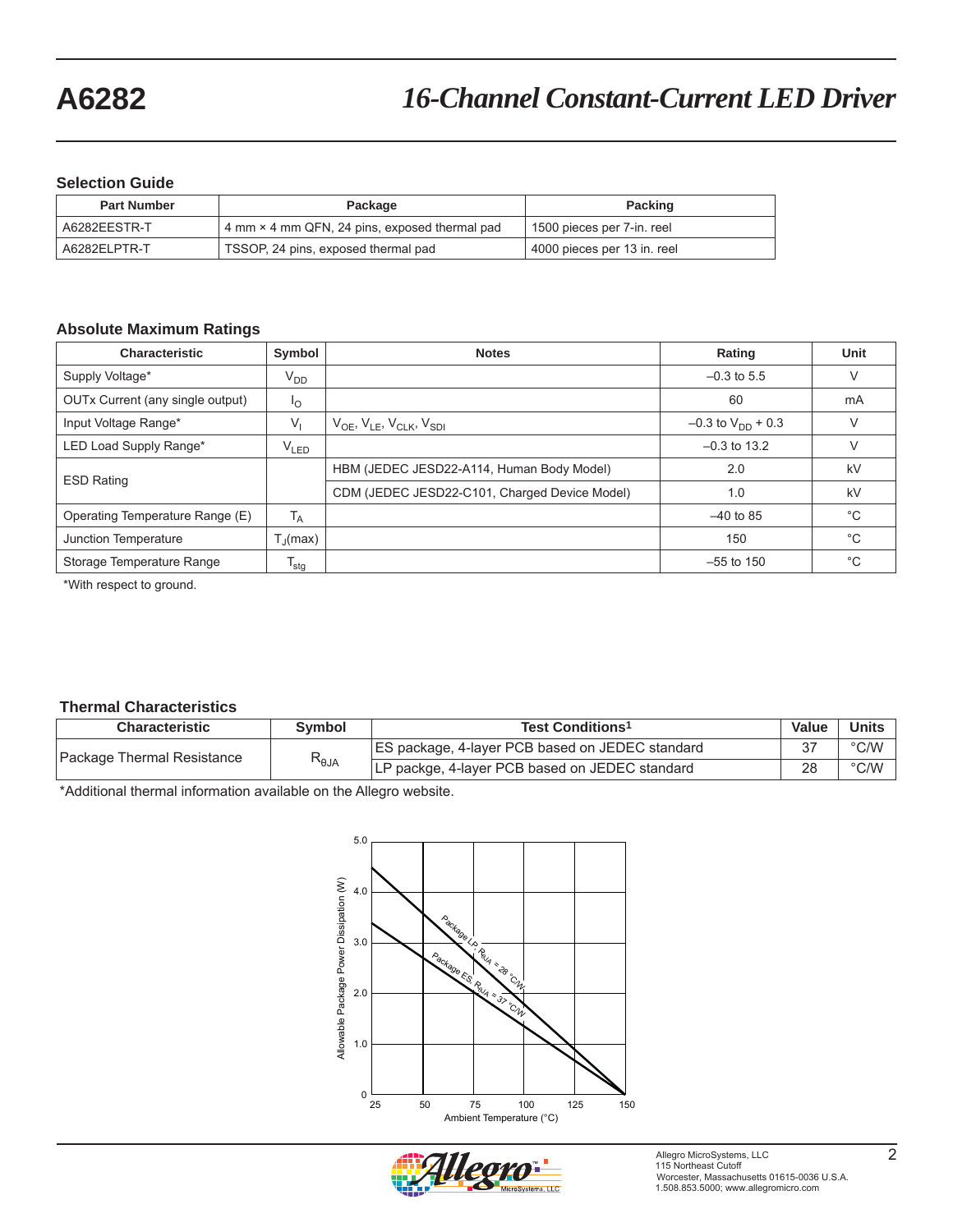

# **Functional Block Diagram**

**Inputs and Outputs Equivalent Circuits**





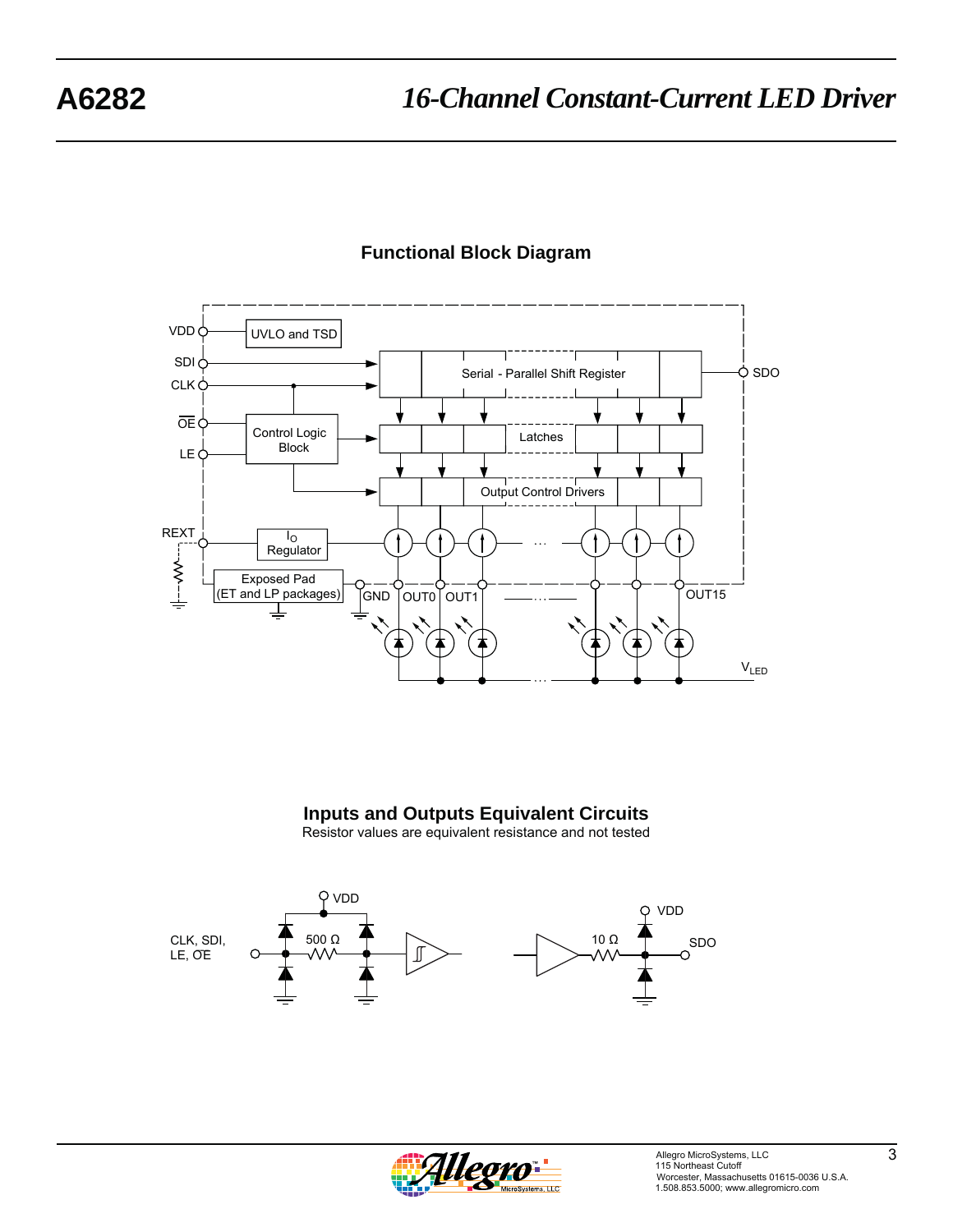# **A6282** *16-Channel Constant-Current LED Driver*

### **Pin-out Diagrams**

Top-down views





### **Terminal List Table**

| <b>Number</b>     |                          |                          |                                                                                                                                                                                                                |  |  |  |
|-------------------|--------------------------|--------------------------|----------------------------------------------------------------------------------------------------------------------------------------------------------------------------------------------------------------|--|--|--|
| <b>Name</b>       | <b>ES</b>                | <b>LP</b>                | <b>Description</b>                                                                                                                                                                                             |  |  |  |
| <b>CLK</b>        | 6                        | $\overline{3}$           | Clock; data shift clock input terminal                                                                                                                                                                         |  |  |  |
| <b>GND</b>        | 4                        | $\overline{1}$           | Logic supply ground and load supply ground                                                                                                                                                                     |  |  |  |
| <b>LE</b>         | 7                        | 4                        | Latch Enable input terminal                                                                                                                                                                                    |  |  |  |
| OE                | 24                       | 21                       | Output Enable input terminal, active low (when $\overline{OE}$ = high, all OUTx outputs are forced off; when $\overline{OE}$ = low,<br>on/off status of OUTx outputs is controlled by the state of the latches |  |  |  |
| <b>OUTO</b>       | 8                        | 5                        |                                                                                                                                                                                                                |  |  |  |
| OUT <sub>1</sub>  | 9                        | 6                        |                                                                                                                                                                                                                |  |  |  |
| OUT <sub>2</sub>  | 10                       | $\overline{7}$           |                                                                                                                                                                                                                |  |  |  |
| OUT <sub>3</sub>  | 11                       | 8                        |                                                                                                                                                                                                                |  |  |  |
| OUT4              | 12                       | 9                        |                                                                                                                                                                                                                |  |  |  |
| OUT <sub>5</sub>  | 13                       | 10                       |                                                                                                                                                                                                                |  |  |  |
| OUT6              | 14                       | $\overline{11}$          |                                                                                                                                                                                                                |  |  |  |
| OUT7              | 15                       | $\overline{12}$          | Constant current outputs                                                                                                                                                                                       |  |  |  |
| OUT8              | 16                       | $\overline{13}$          |                                                                                                                                                                                                                |  |  |  |
| OUT9              | $\overline{17}$          | 14                       |                                                                                                                                                                                                                |  |  |  |
| OUT <sub>10</sub> | 18                       | 15                       |                                                                                                                                                                                                                |  |  |  |
| OUT <sub>11</sub> | 19                       | 16                       |                                                                                                                                                                                                                |  |  |  |
| OUT <sub>12</sub> | 20                       | 17                       |                                                                                                                                                                                                                |  |  |  |
| OUT <sub>13</sub> | $\overline{21}$          | $\overline{18}$          |                                                                                                                                                                                                                |  |  |  |
| OUT14             | $\overline{22}$          | $\overline{19}$          |                                                                                                                                                                                                                |  |  |  |
| OUT <sub>15</sub> | 23                       | $\overline{20}$          |                                                                                                                                                                                                                |  |  |  |
| <b>PAD</b>        | $\overline{\phantom{0}}$ | $\overline{\phantom{0}}$ | Exposed pad for enhanced thermal dissipation; not connected internally, connect to GND                                                                                                                         |  |  |  |
| <b>REXT</b>       | $\overline{2}$           | $\overline{23}$          | Reference current terminal; sets output current for all channels                                                                                                                                               |  |  |  |
| SDI               | 5                        | $\overline{2}$           | Serial Data In terminal                                                                                                                                                                                        |  |  |  |
| <b>SDO</b>        | $\mathbf{1}$             | 22                       | Serial Data Out terminal                                                                                                                                                                                       |  |  |  |
| <b>VDD</b>        | 3                        | 24                       | Logic Supply terminal                                                                                                                                                                                          |  |  |  |

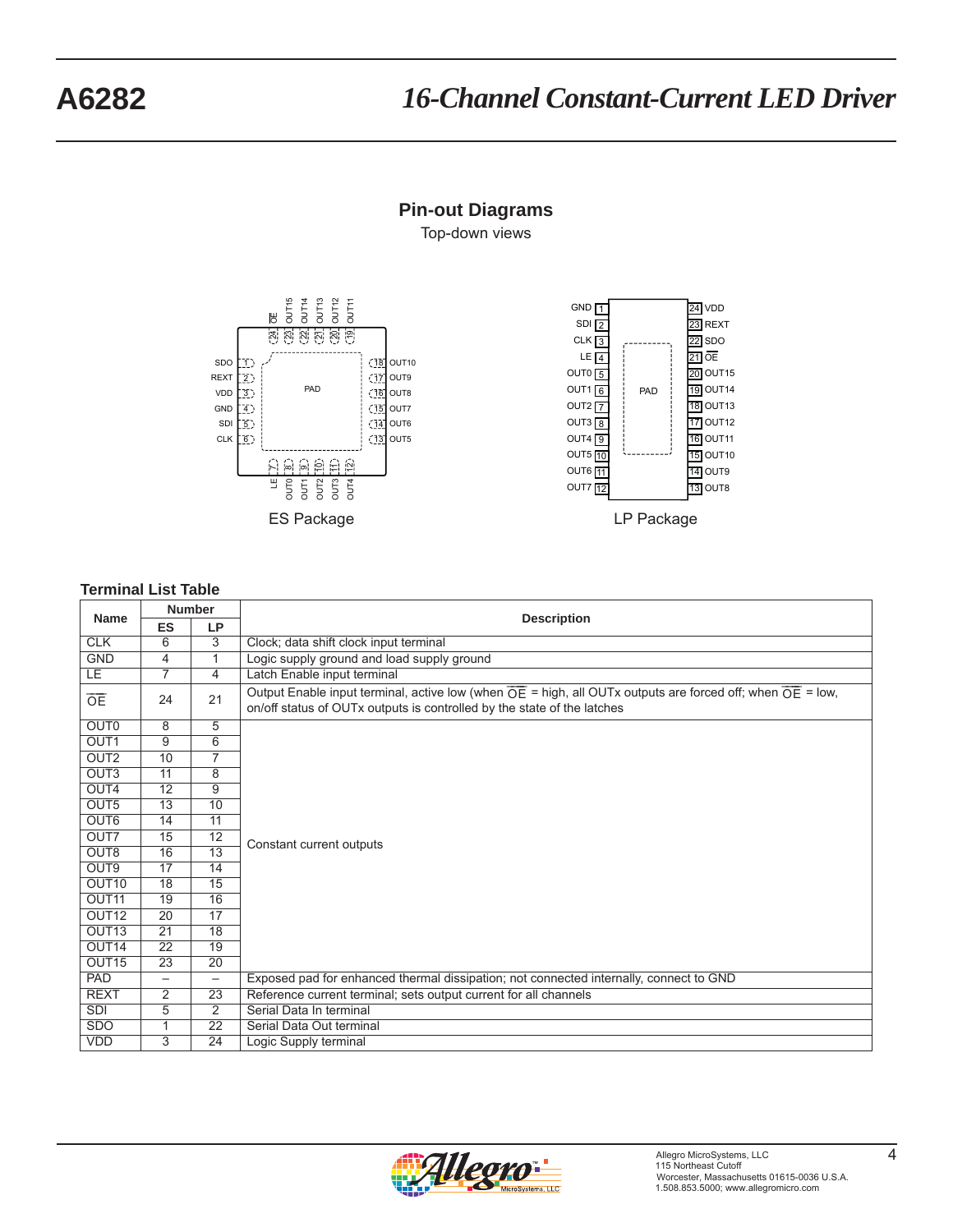### **ELECTRICAL CHARACTERISTICS** at T<sub>A</sub><sup>1</sup> = 25°C, V<sub>DD</sub> = 3.0 to 5.5 V, unless otherwise noted

| <b>Characteristic</b>                        | Symbol                  | <b>Test Conditions</b>                                                                                                      | Min.                           | Typ. <sup>2</sup>        | Max.                           | Unit                     |
|----------------------------------------------|-------------------------|-----------------------------------------------------------------------------------------------------------------------------|--------------------------------|--------------------------|--------------------------------|--------------------------|
| Logic Supply Voltage Range                   | $V_{DD}$                | Operating                                                                                                                   | 3.0                            | 5.0                      | 5.5                            | V                        |
| <b>LED Load Supply Output Voltage</b>        | $\overline{V}_{LED}$    | Operating                                                                                                                   | $\equiv$                       | $-$                      | 12.0                           | $\overline{\vee}$        |
| Undervoltage Lockout                         |                         | $V_{DD}$ 0 $\rightarrow$ 5.0 V                                                                                              | 2.5                            | 2.7                      | 2.9                            | $\overline{\vee}$        |
|                                              | $V_{DD(UV)}$            | $V_{DD}$ 5 $\rightarrow$ 0.0 V                                                                                              | 2.3                            | 2.5                      | 2.7                            | $\overline{\vee}$        |
|                                              |                         | $V_{DD}$ = 4.5 to 5.5 V, $V_{DS(x)}$ = 1 V,<br>$R_{\text{EXT}}$ = 374 $\Omega$                                              | 47.4                           | 51.1                     | 54.5                           | mA                       |
| <b>Output Current</b>                        | $I_{\rm O}$             | $V_{DD}$ = 3.0 to 3.6 V, $V_{DS(x)}$ = 1 V,<br>$R_{\text{EXT}}$ = 374 $\Omega$                                              | 46.5                           | 50.1                     | 53.5                           | mA                       |
|                                              |                         | $V_{DD}$ = 4.5 to 5.5 V, $V_{DS(x)}$ = 1 V,<br>$R_{\text{EXT}}$ = 910 $\Omega$                                              | 19.8                           | 21.4                     | 22.8                           | mA                       |
|                                              |                         | $V_{DD}$ = 3.0 to 3.6 V, $V_{DS(x)}$ = 1 V,<br>$R_{\text{EXT}}$ = 910 $\Omega$                                              | 19.5                           | 21.0                     | 22.4                           | mA                       |
| Output Current Shift                         | % $\Delta I_{\rm O}$    | $V_{DD}$ = 5.5 V, $V_{DS(x)}$ = 1 V, R <sub>EXT</sub> = 910 Ω,<br>$T_A$ = 25°C; between one output on and<br>all outputs on | -                              |                          | ±1                             | $\%$                     |
| Output to Output Matching Error <sup>3</sup> | Err                     | $V_{DS}$ = 1 V, R <sub>EXT</sub> = 374 $\Omega$ , all outputs on                                                            | $\overline{\phantom{0}}$       | ±1.0                     | $+3.0$                         | $\overline{\frac{0}{0}}$ |
|                                              |                         | $V_{DS}$ = 1 V, R <sub>EXT</sub> = 910 $\Omega$ , all outputs on                                                            | $\overline{\phantom{0}}$       | ±1.0                     | ±3.0                           | $\frac{0}{6}$            |
|                                              |                         | $V_{DD}$ = 5.5 $\overline{V}$ , $V_{DS(x)}$ = 1 to 3 $\overline{V}$ ,<br>$R_{\text{EXT}}$ = 374 $\Omega$ , all outputs on   | $\overline{\phantom{0}}$       | 1.7                      | 3                              | $\%$ /V                  |
| <b>Output Current Regulation</b>             |                         | $V_{DD}$ = 5.5 V, $V_{DS(x)}$ = 1 to 3 V,<br>$R_{\text{EXT}}$ = 910 $\Omega$ , all outputs on                               | $\overline{\phantom{0}}$       | 2.4                      | 4                              | $\% / V$                 |
|                                              | $\% I_{O(\text{reg})}$  | $V_{DD}$ = 3.6 V, $V_{DS(x)}$ = 1 to 3 V,<br>$R_{\text{EXT}}$ = 374 $\Omega$ , all outputs on                               | $\overline{\phantom{0}}$       | 1.2                      | 2                              | $\%N$                    |
|                                              |                         | $V_{DD}$ = 3.6 V, $V_{DS(x)}$ = 1 to 3 V,<br>$R_{\text{EXT}}$ = 910 $\Omega$ , all outputs on                               | $\qquad \qquad -$              | 1.8                      | 3                              | $\%N$                    |
| Output Leakage Current                       | $I_{DSS}$               | $V_{OH} = 12 V$                                                                                                             |                                |                          | 0.5                            | μA                       |
| Logic Input Voltage                          | $V_{\text{IH}}$         |                                                                                                                             | $\overline{0.8 \times V_{DD}}$ |                          | V <sub>DD</sub>                | $\overline{\vee}$        |
|                                              | $V_{IL}$                |                                                                                                                             | <b>GND</b>                     |                          | $\overline{0.2 \times V_{DD}}$ | $\overline{\vee}$        |
| Logic Input Voltage Hysteresis               | $\bar{V}_{\text{Ihys}}$ | All digital inputs                                                                                                          | 250                            | $\overline{\phantom{0}}$ | 900                            | mV                       |
| Logic Input Current                          | I <sub>L</sub>          | All digital inputs                                                                                                          | $-1$                           | $\overline{\phantom{0}}$ | $\overline{1}$                 | μA                       |
| SDO Voltage                                  | $V_{OL}$                | $I_{OL}$ = 1 mA                                                                                                             | $\overline{a}$                 | $\overline{\phantom{0}}$ | 0.5                            | V                        |
|                                              | V <sub>OH</sub>         | $I_{OH} = -1$ mA                                                                                                            | $V_{DD}$ -0.5                  | $-$                      | $\qquad \qquad -$              | $\overline{\vee}$        |
|                                              |                         | $R_{\text{EXT}}$ = 3.8 k $\Omega$ , $V_{\text{OE}}$ = 5 V                                                                   |                                | $\overline{\phantom{0}}$ | 6                              | mA                       |
|                                              | $I_{DD(OFF)}$           | $R_{\text{EXT}}$ = 910 $\Omega$ , $V_{\text{OE}}$ = 5 V                                                                     | $\overline{\phantom{0}}$       | $\qquad \qquad -$        | 16                             | mA                       |
|                                              |                         | $R_{\text{EXT}}$ = 374 $\Omega$ , $V_{\text{OE}}$ = 5 V                                                                     | $\overline{\phantom{0}}$       | $\overline{\phantom{0}}$ | 40                             | mA                       |
| Supply Current <sup>4</sup>                  |                         | All outputs on, $R_{\text{EXT}} = 910 \Omega$ , $V_{\text{O}} = 1 V$ ,<br>data transfer 30 MHz                              | $\overline{\phantom{0}}$       |                          | 20                             | mA                       |
|                                              | $I_{DD(ON)}$            | All outputs on, $R_{\text{EXT}} = 374 \Omega$ , $V_{\text{O}} = 1 V$ ,<br>data transfer 30 MHz                              | $\overline{\phantom{0}}$       | $\overline{\phantom{0}}$ | 45                             | mA                       |

*Continued on the next page…*

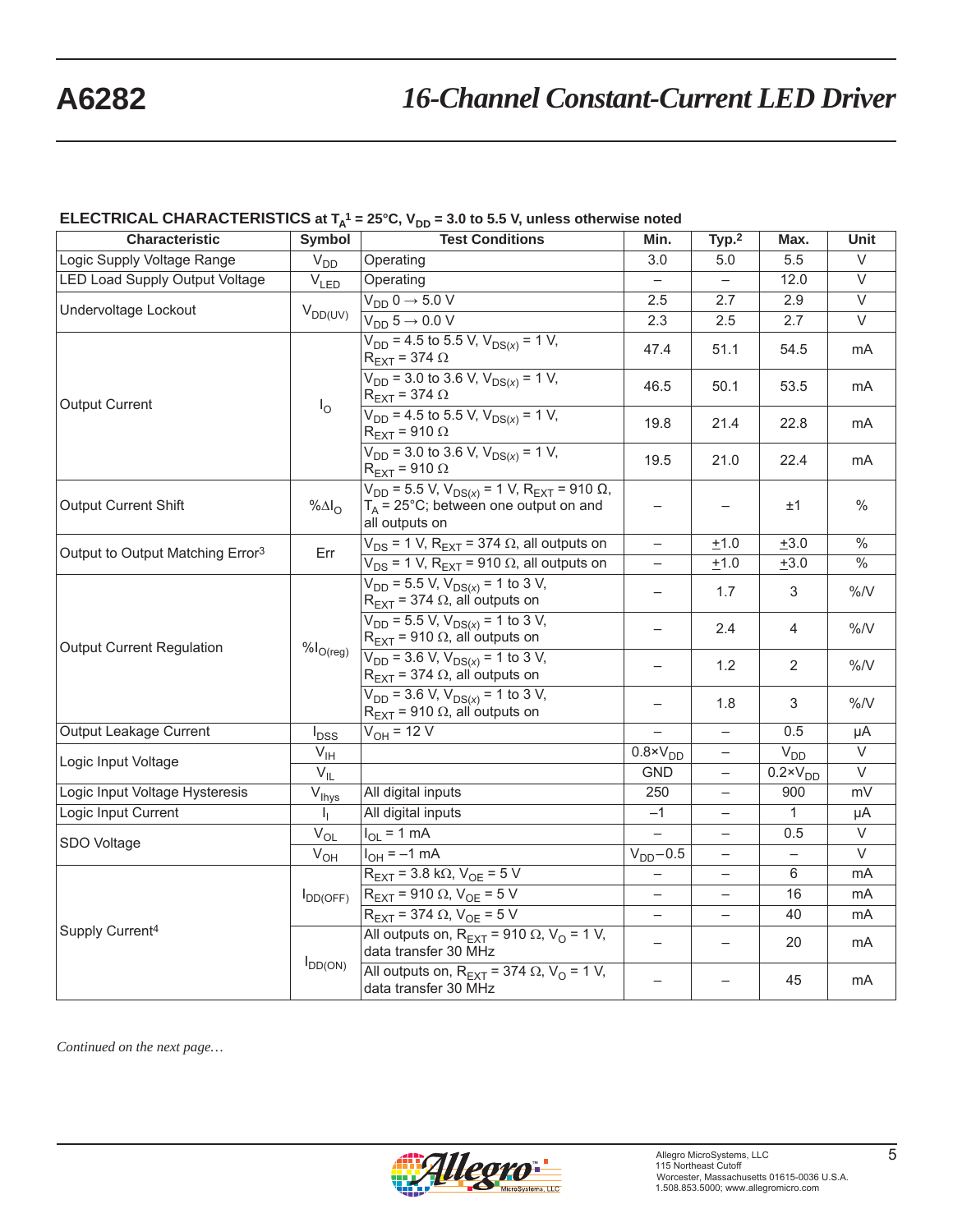### ELECTRICAL CHARACTERISTICS (continued), at T<sub>A</sub><sup>1</sup> = 25°C, V<sub>DD</sub> = 3.0 to 5.5 V, unless otherwise noted

| <b>Characteristic</b>                                 | Symbol           | <b>Test Conditions</b>          | Min.                     | Type <sub>1</sub> | Max.                     | <b>Unit</b> |
|-------------------------------------------------------|------------------|---------------------------------|--------------------------|-------------------|--------------------------|-------------|
| Thermal Shutdown Temperature                          | <b>JTSD</b>      | Temperature increasing          | $\overline{\phantom{0}}$ | 165               | $\overline{\phantom{0}}$ | $\circ$     |
| Thermal Shutdown Hysteresis                           | <b>JTSDhvs</b>   |                                 | $\overline{\phantom{0}}$ | 15                | $\equiv$                 | $\circ$     |
| Reference Voltage at External<br><b>Resistor REXT</b> | $V_{\text{EXT}}$ | $R_{\text{EXT}}$ = 374 $\Omega$ | -                        | 1.21              | -                        |             |

1Tested at 25°C. Specifications are assured by design and characterization over the operating temperature range of –40°C to 85°C.

2Typical data are for initial design estimations only, and assume optimum manufacturing and application conditions. Performance may vary for individual units, within the specified maximum and minimum limits.

<sup>3</sup>Err = ( $I_O$ (min or max) –  $I_O$ (av)) /  $I_O$ (av).  $I_O$ (av) is the average current of all outputs.  $I_O$ (min or max) is the output current with the greatest difference from  $I_O$ (av).

4Recommended operating range:  $V<sub>O</sub> = 1.0$  to 3.0 V.

**SWITCHING CHARACTERISTICS** at  $T_A^1 = 25^\circ$ C, V<sub>DD</sub> = V<sub>IH</sub> = 5.0 V, V<sub>DS</sub> = 1 V, V<sub>IL</sub> = 0 V, R<sub>EXT</sub> = 910 Ω, I<sub>O</sub> = 21.4 mA, V<sub>L</sub> = 2 V,  $R_1 = 51 \Omega$ ,  $C_1 = 15$  pF (see also Timing Diagrams section)

| <b>Characteristic</b>              | Symbol           | <b>Test Conditions</b>                                              | Min.            | Typ. <sup>2</sup>        | Max. | Unit       |
|------------------------------------|------------------|---------------------------------------------------------------------|-----------------|--------------------------|------|------------|
| Clock Frequency                    | $f_{CLK}$        | <b>CLK</b>                                                          |                 |                          | 30   | <b>MHz</b> |
| Clock Frequency (cascaded devices) | $t_{CLKC}$       | <b>CLK</b>                                                          |                 | $\overline{\phantom{m}}$ | 25   | <b>MHz</b> |
| <b>Clock Pulse Duration</b>        | $t_{\text{who}}$ | $CLK = high$                                                        | 16              |                          |      | ns         |
| <b>LE Pulse Duration</b>           | $t_{wh1}$        | $LE = high$                                                         | 20              | $\overline{\phantom{m}}$ |      | ns         |
| Setup Time                         | $t_{\rm su0}$    | SDI to CLK1                                                         | 10              |                          |      | ns         |
|                                    | $t_{\sf su1}$    | CLK↑ to LE↑                                                         | 10              | $\overline{\phantom{m}}$ |      | ns         |
| Hold Time                          | $t_{h0}$         | CLK↑ to SDI                                                         |                 |                          |      | ns         |
|                                    | $t_{h1}$         | LE <sub>J</sub> to CLK <sub>1</sub>                                 | 10              | $\overline{\phantom{m}}$ |      | ns         |
| <b>Rise Time</b>                   | $t_{r0}$         | SDO, 10/90% points (measurement circuit A)                          |                 |                          | 16   | ns         |
|                                    | $t_{r1}$         | OUTx, $V_{DD} = 5 V$ , 10/90% points (measurement circuit B)        |                 | 10                       | 30   | ns         |
| Fall Time                          | $t_{f0}$         | SDO, 10/90% points (measurement circuit A)                          | $\qquad \qquad$ | $\overline{\phantom{m}}$ | 16   | ns         |
|                                    | $t_{f1}$         | OUTx, $V_{DD}$ = 5 V,10/90% points (measurement circuit B)          |                 | 10                       | 30   | ns         |
|                                    | $t_{\text{pd}0}$ | CLK $\uparrow$ to SDO $\uparrow \downarrow$ (measurement circuit A) |                 | $\overline{\phantom{m}}$ | 30   | ns         |
| Propagation Delay Time             | $t_{\text{pd}1}$ | OE Į to OUTx↑↓ (measurement circuit B)                              |                 | $\qquad \qquad$          | 60   | ns         |
|                                    | $I_{\text{pd2}}$ | LE↑ to OUTx↑↓ (measurement circuit B)                               |                 |                          | 60   | ns         |
| Output Enable Pulse Duration       | $I_{W(OE)}$      | (see Timing Diagrams section)                                       | 60              |                          |      | ns         |

1Tested at 25°C. Specifications are assured by design and characterization over the operating temperature range of –40°C to 85°C. 2Typical data are for initial design estimations only, and assume optimum manufacturing and application conditions. Performance may vary for individual units, within the specified maximum and minimum limits.

### **Parameter Measurement Circuits**





(A) Circuit for  $t_{f0}$ ,  $t_{pd0}$ , and  $t_{r0}$  (B) Circuit for  $t_{f1}$ ,  $t_{pd1}$ ,  $t_{pd2}$ , and  $t_{r1}$ .

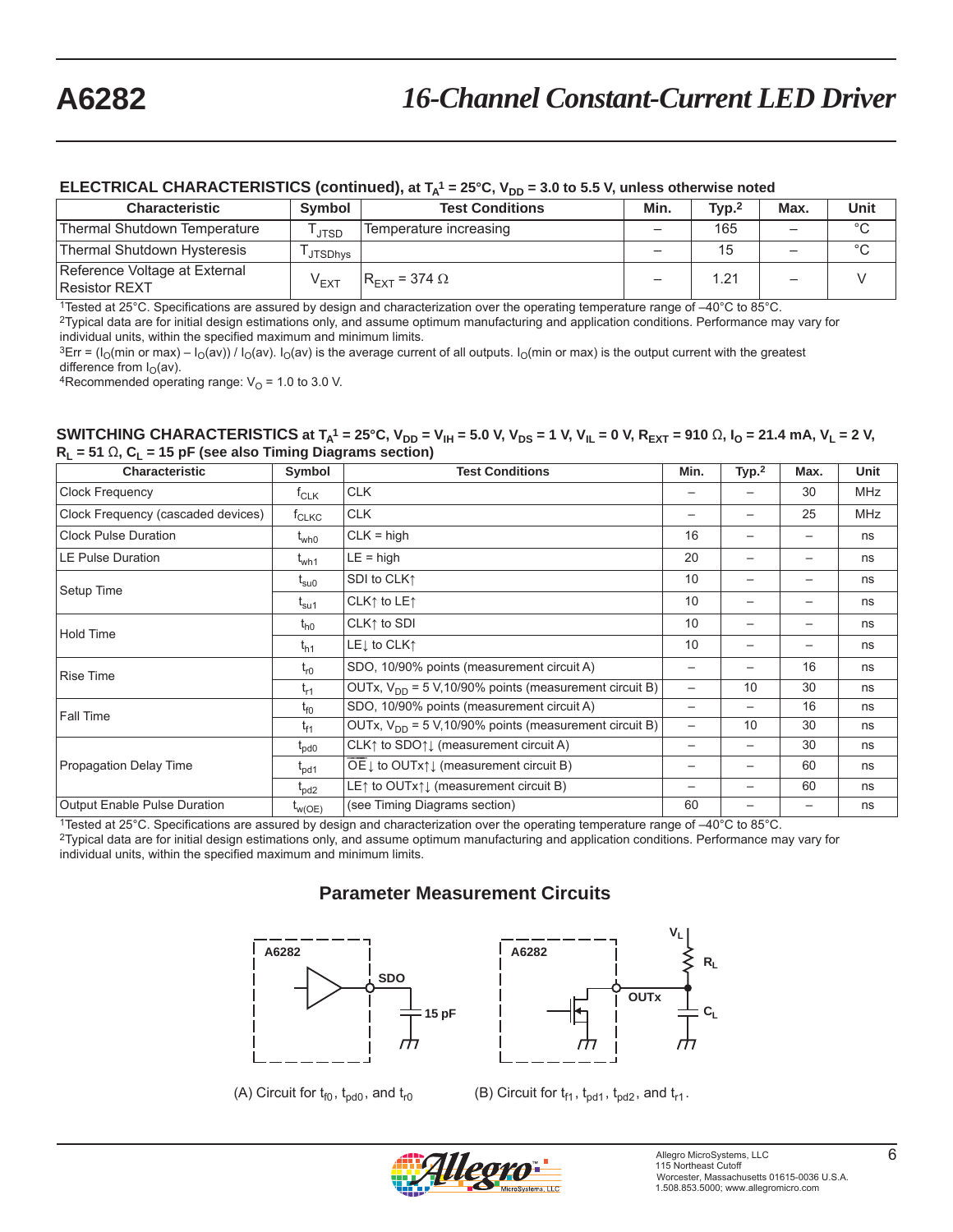**Timing Diagrams**





**Disabling Outputs**



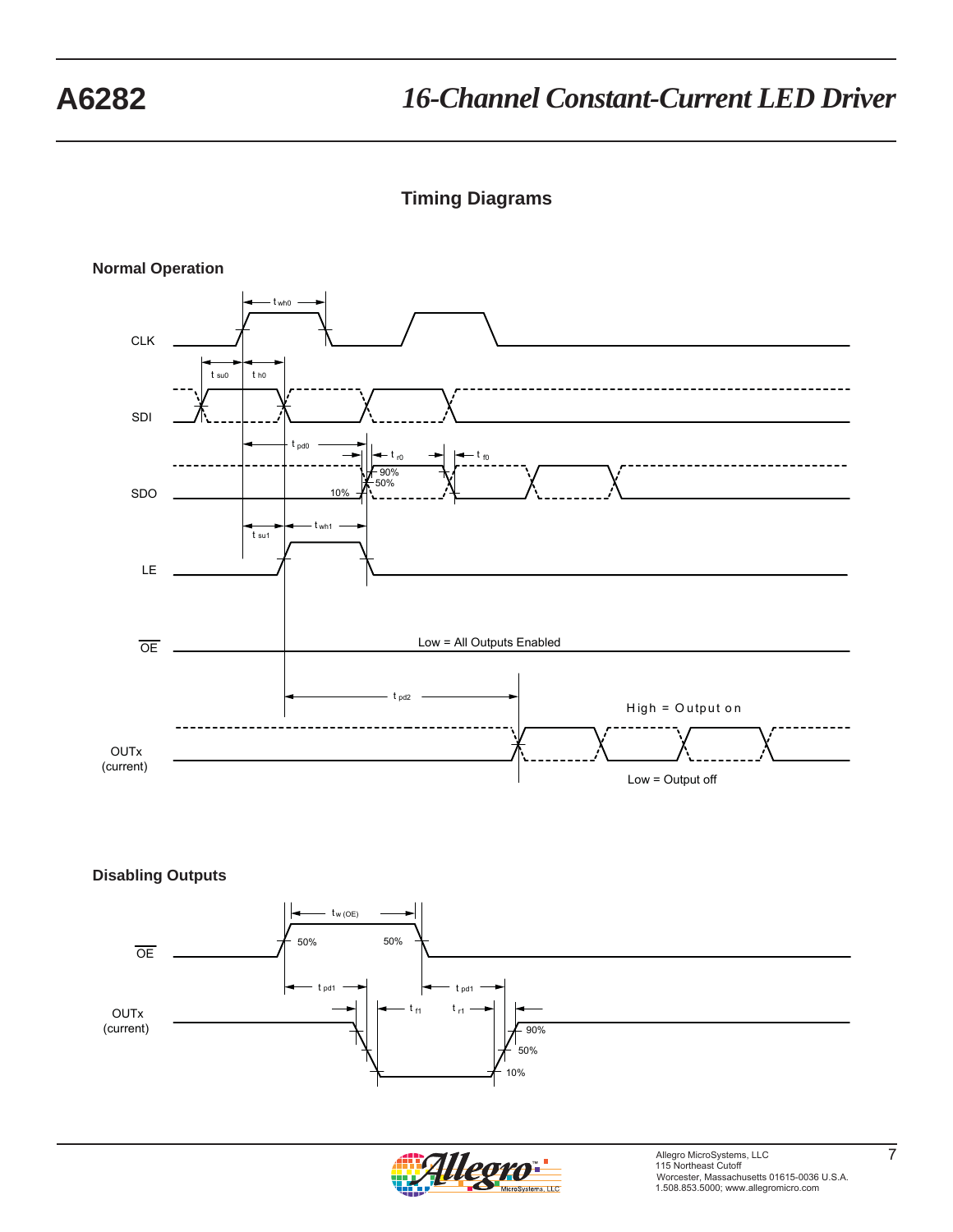# Operating Characteristics







### **Input-Output Truth Table**

| <b>Serial</b>          |                                                                                                | <b>Shift Register Contents</b>                  | <b>Serial</b> | Latch                      | <b>Latch Contents</b>                | Output                        | <b>Output Contents</b>        |
|------------------------|------------------------------------------------------------------------------------------------|-------------------------------------------------|---------------|----------------------------|--------------------------------------|-------------------------------|-------------------------------|
| Data<br>Input<br>(SDI) | Clock<br>Data<br>Input<br>Out<br>Input<br>$I_0$ $I_1$ $I_2$ $I_{15}$<br>(SDO)<br>(CLK)<br>(LE) |                                                 | Enable        | $I_0$ $I_1$ $I_2$ $I_{15}$ | Enable<br>Input<br>$(\overline{OE})$ | $I_0$ $I_1$ $I_2$<br>$I_{15}$ |                               |
| H                      |                                                                                                | H R <sub>0</sub> R <sub>1</sub> R <sub>15</sub> | $R_{14}$      |                            |                                      |                               |                               |
| L                      |                                                                                                | L R <sub>0</sub> R <sub>1</sub> R <sub>15</sub> | $R_{14}$      |                            |                                      |                               |                               |
| $\times$               |                                                                                                | $R_0$ $R_1$ $R_2$ $R_{15}$                      | $R_{15}$      |                            |                                      |                               |                               |
|                        |                                                                                                | $X$ $X$ $X$ $\ldots$ $X$                        | X             |                            | $R_0$ $R_1$ $R_2$ $R_{15}$           |                               |                               |
|                        |                                                                                                | $P_0$ $P_1$ $P_2$ $P_{15}$                      | $P_{15}$      | H                          | $P_0$ $P_1$ $P_2$<br>$P_{15}$        | (Outputs on)                  | $P_0$ $P_1$ $P_2$<br>$P_{15}$ |
|                        |                                                                                                |                                                 |               |                            | $X$ $X$ $X$ $\ldots$ $X$             | H<br>(Outputs off)            | H H H  H                      |

L = Low logic (voltage) level, H = High logic (voltage) level, X = Don't care, P = Present state, R = Previous state

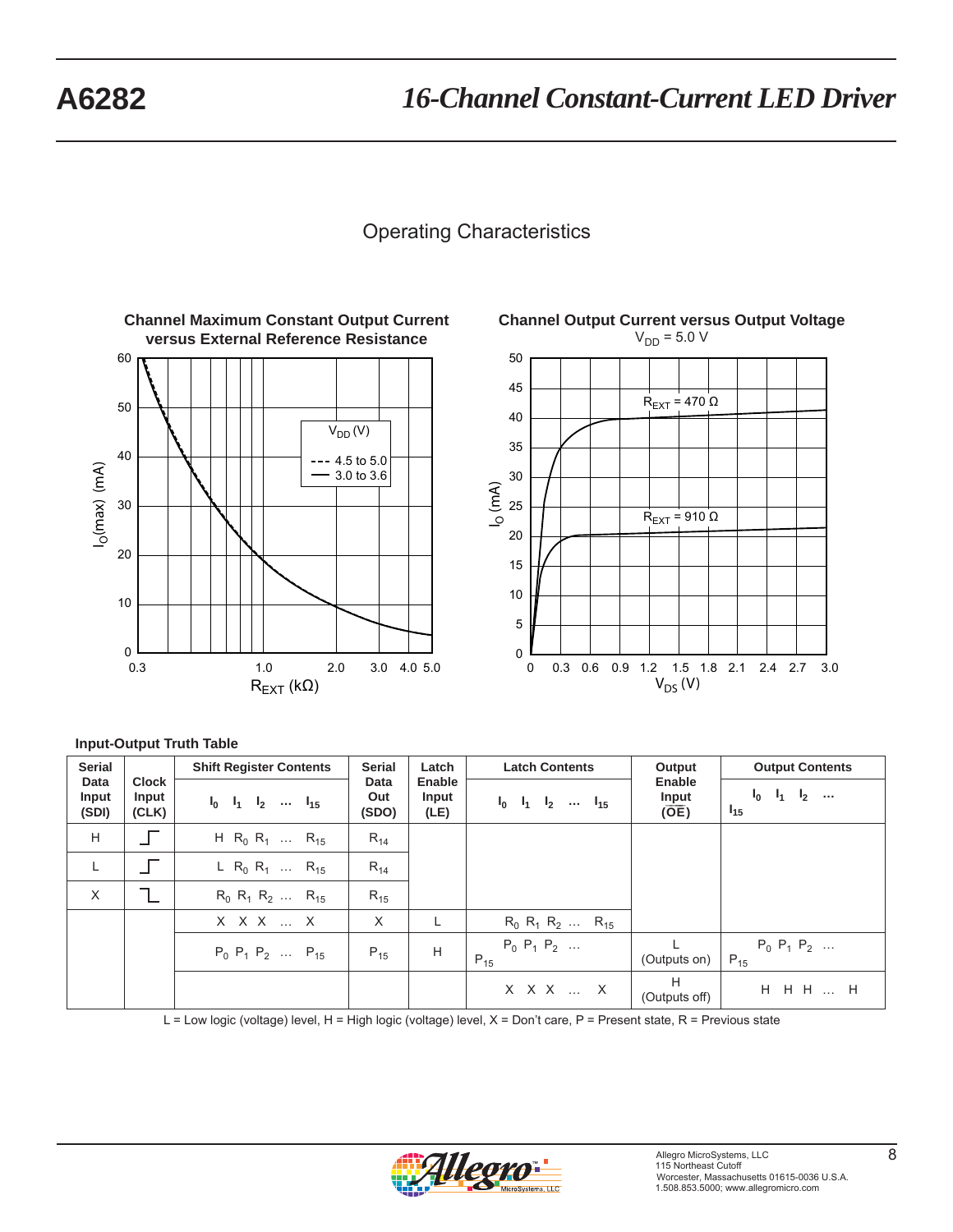# **Functional Description**

### **Normal Operation**

Serial data present at the SDI (Serial Data In) input is transferred to the shift register on the transition from logic 0 to logic 1 of the CLK (Clock) input pulse. On succeeding CLK pulses, the register shifts data towards the SDO (Serial Data Out) output. The serial data must appear at the input prior to the rising edge of the CLK waveform.

Data present in any register is transferred to the respective latch when the LE (Latch Enable) input is high (serial-to-parallel conversion). The latches continue to accept new data as long as LE is held high (level triggered).

Applications where the latches are bypassed (LE tied high) require that the  $\overline{OE}$  (Output Enable) input be high during serial data entry. When  $\overline{OE}$  is high, the output sink drivers are disabled (off). The data stored in the latches is not affected by the state of  $\overline{OE}$ . With  $\overline{OE}$  active (low), the outputs are controlled by the state of their respective latches.

### **Setting Maximum Channel Current**

The maximum output current per channel is set by a single external resistor, REXT, which is placed between the REXT pin and GND. The voltage on REXT,  $V_{\text{EXT}}$ , is set by an internal band gap and is 1.21 V, typical.

The maximum channel output current can be calculated as:

$$
I_{\rm O}(max) = (18483.1/ R_{\rm EXT}) + 0.67
$$
, for  $V_{\rm DD} = 3.0$  to 3.6 V,

or

 $I<sub>O</sub>(max) = (18841.2/R<sub>FXT</sub>) + 0.68$ , for  $V<sub>DD</sub> = 4.5$  to 5.5 V,

where  $R_{\text{EXT}}$  is the value of the user-selected external resistor, which should not be less than 374  $\Omega$ .

A chart of the maximum per channel (OUT0 to OUT15) constant output current,  $I_0$ (max), at various values of  $R_{\text{EXT}}$  is shown in the Operating Characteristics section.

### **Undervoltage Lockout**

The A6282 includes an internal undervoltage lockout (UVLO) circuit that disables the outputs in the event that the logic supply voltage drops below a minimum acceptable level. This feature prevents the display of erroneous information, a necessary function for some critical applications. Upon recovery of the logic supply voltage after a UVLO event, all internal shift registers and latches are set to 0. The A6282 is then in normal mode.

### **Thermal Shutdown Protection**

If the junction temperature exceeds the threshold temperature,  $T<sub>ITSD</sub>$ , 165 $\degree$ C typical, the outputs will be turned off until the junction temperature cools down through the thermal shutdown hysteresis, 15°C typical. The shift register and output latches register will remain active during a thermal shutdown event. Therefore, there is no need to reset the data in the output latches.

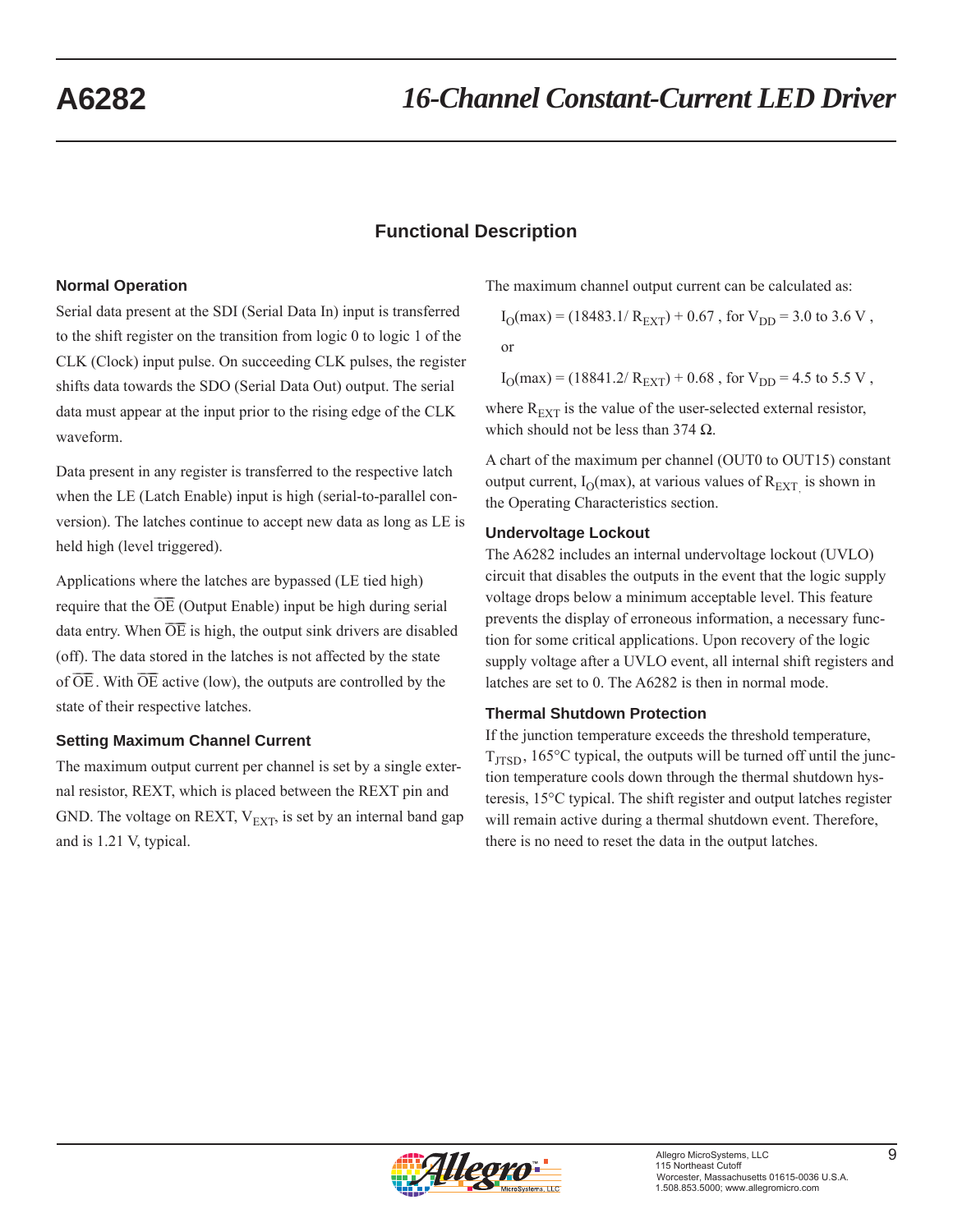### **Application Information**

### Load Supply Voltage (V<sub>LED</sub>)

This device is designed to operate with driver voltage drops  $(V_{DS})$ of 1.0 to 3.0V. If higher voltages are dropped across the driver, package power dissipation will increase. To minimize package power dissipation, it is recommended to use the lowest possible load supply voltage,  $V_{LED}$ , or to set a series voltage drop,  $V_{DROP}$ , according to the following formula:

$$
V_{DROP} = V_{LED} - V_F - V_{DS} ,
$$

where  $\mathbf{V}_{\text{F}}$  is the LED forward voltage. For reference, typical LED forward voltages are:

| <b>LED Type</b> | $V_F(V)$              |
|-----------------|-----------------------|
| White           | $3.5 \text{ to } 4.0$ |
| Blue            | 3.0 to 5.5            |
| Green           | 1.8 to 2.5            |
| Yellow          | $2.0 \text{ to } 2.5$ |
| Amber           | 1.9 to 3.0            |
| Red             | 1.6 to 2.5            |
| Infrared        | 1.2 to 1.8            |
|                 | 3.0 to $4.0$          |

 $V_{DROP} = I_0 \times R_{DROP}$  for a single driver, for a Zener diode (V<sub>Z</sub>), or for a series string of silicon diodes (approximately 0.7 V per diode) for a group of drivers (these configurations are shown in the figure below). If the available voltage source will cause unacceptable power dissipation and series resistors or diodes are undesirable, a voltage regulator can be used to provide  $V_{\text{LED}}$ .

#### **Pattern Layout**

To save pins and board space, the A6282 uses one pin for both logic ground and power ground. Therefore, achieving optimal performance requires careful attention to layout. Following the suggestions below will improve the analog performance and logic noise immunity.



1. Place the REXT resistor as close as possible to the REXT pin and GND pin. This will minimize parasitic inductance and capacitance.

2. Use a separate line to the device GND pin for REXT, and separate lines for the decoupling capacitors. The lines should join at ground. This star grounding will improve output load regulation and minimize any chance of oscillation.

The REXT ground line should carry only the small current from the internal voltage reference at REXT. The high AC currents flowing through the decoupling capacitors and their resistive and inductive PCB lines cause noise (ground bounce) on the capacitor ground lines. Such noise could disturb the reference voltage at REXT and promote oscillation. Connect the exposed thermal pad of the ES and LP packages to the power ground, along with the decoupling capacitors, and not to the ground line for REXT.

3. Keep the output drive lines (OUT0 through OUT15) away from the REXT pin to avoid coupling of the output signal into the reference for the current sources. Output lines should not run adjacent to the REXT pin or directly under the REXT pin.

4. Use decoupling capacitors on the VDD pin and the LED supply bus. Place the logic decoupling capacitor (0.1 μF, one for each A6282) as close as possible to the VDD pin. Use at least one 10 μF capacitor from the LED supply line to device ground for at least every two A6282s.

5. Use multilayer boards if possible.

#### **Package Power Dissipation**

The maximum allowable package power dissipation based on package type is determined by:

$$
P_{D(max)} = (150 - T_A) / R_{\theta JA},
$$

where  $R_{0JA}$  is the thermal resistance of the package, determined experimentally. Power dissipation levels based on the package are shown in the Thermal Characteristics table.

The actual package power dissipation is determined by:

$$
P_{D(\text{act})} = DC \times (V_{DS} \times I_0 \times 16) + (V_{DD} \times I_{DD}),
$$

where DC is the duty cycle. The value *16* is the maximum number of available device outputs, representing the worst-case scenario (displaying all 16 LEDs). When the load supply voltage,  $V_{LED}$ , is greater than 3 to 5 V, and  $P_{D(act)} > P_{D(max)}$ , an external voltage reducer ( $V_{DROP}$ ) must be used (figure at left). Reducing DC will also reduce power dissipation. The ES and LP packages contain an exposed thermal pad on the bottom of the package for enhanced heat dissipation. Connect this pad to a large power ground plane using thermal vias. JEDEC documents JESD51-3 and JESD51-5 give suggestions for PCB and thermal via designs.

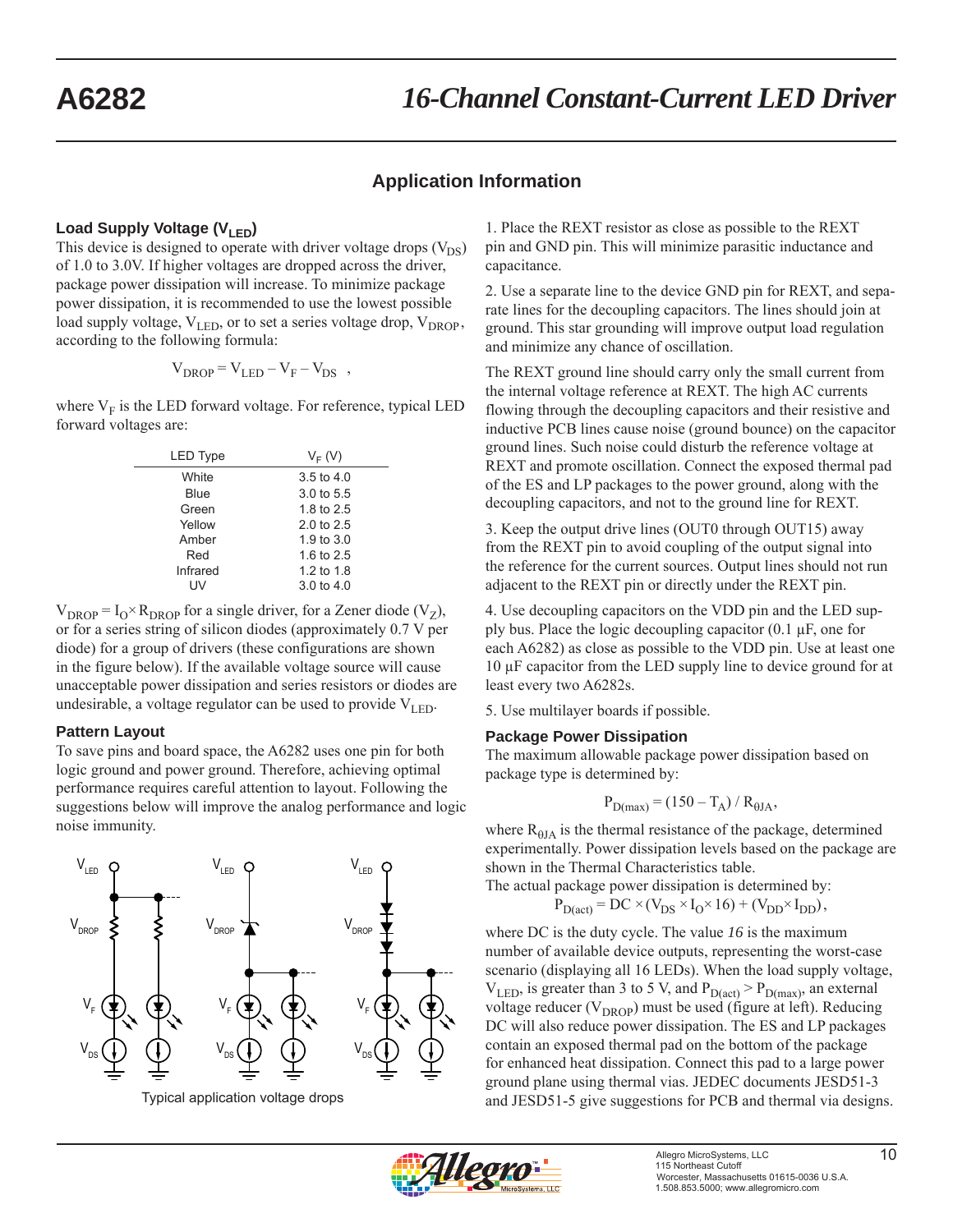# **Package ES, 4 mm x 4 mm, 24-pin QFN with Exposed Thermal Pad**







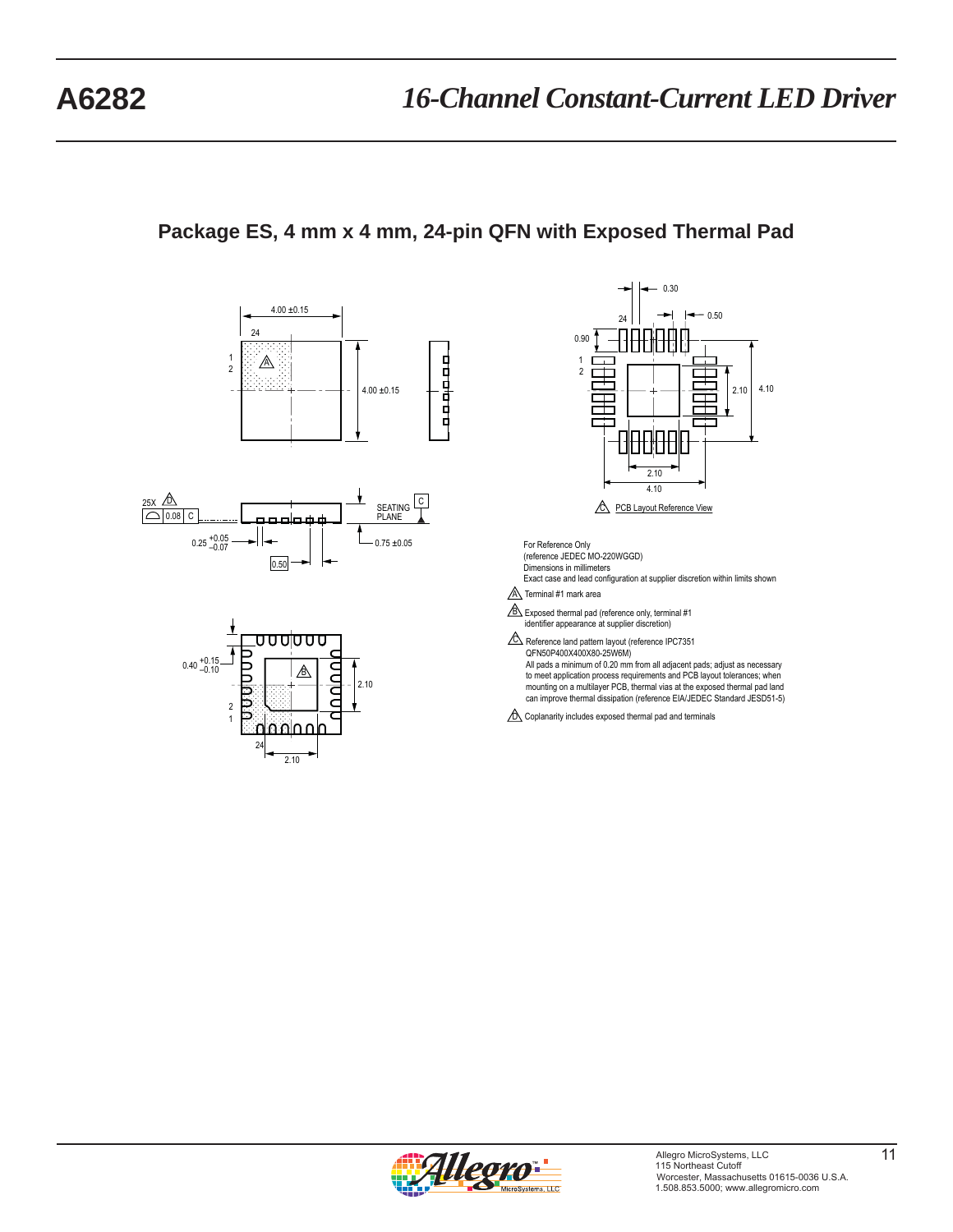

# **Package LP, 24-pin TSSOP with Exposed Thermal Pad**